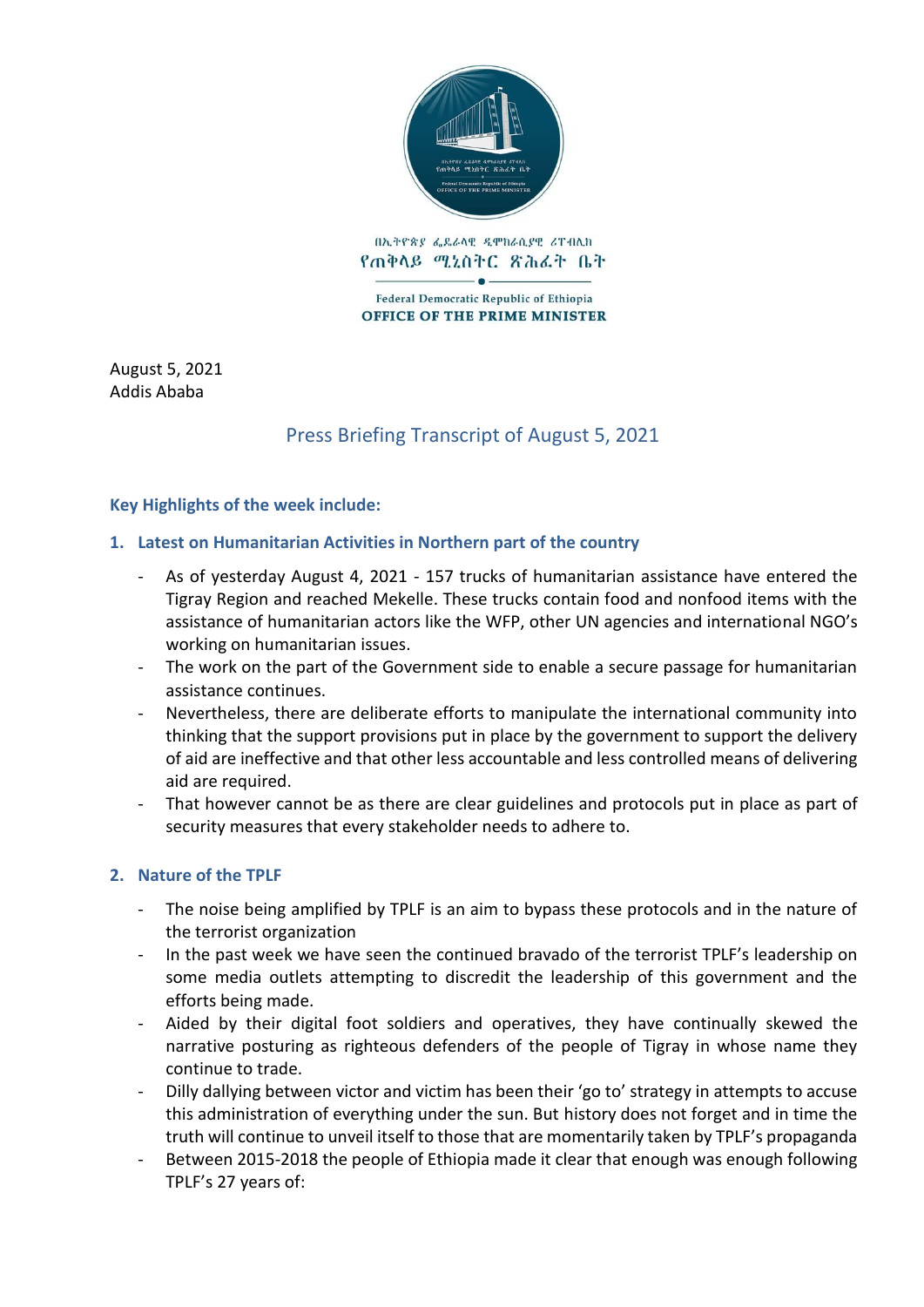- o atrocious human rights violations
- o disappearances, killings, forced displacements,
- o violent crackdown on opposition
- o chocking of democratic prospects for the country
- o embezzlement out of proportions
- o divide and rule approach and "institutionalization of ethnic profiling"
- This heavy handed and bloody approach characterized the way this organization ruled Ethiopia before it was ousted - giving a fake semblance of stability and peace.
- It has laid down deep networks domestically and internationally which it continues to play like a ventriloquist in its own destructive ambitions;
- playing **"unconquerable victor"** when it suits their international audience and then playing **"downtrodden victim"** again playing into international sentiments, values and principles
- I hope the international community will wake up and see this organization for what it is  $-A$ terrorist organization that has hijacked the well-being of the people of Tigray as a means to its vicious goals. If truly TPLF was for the people of Tigray, then the millions of Tigrayans it kept suspended for 27 years in food handouts while it overfed itself would not have continued being safety net recipients!
- Even though there are some who refuse to acknowledge the Ethiopian people's designation of TPLF as a terrorist organization, it has continued to show its nature and actions commensurate with such a designation.
	- o It has **assassinated**, **abducted**, **wounded** members of the Tigray Provisional Administration and looted their properties. Their family members were out last week in Addis to share their pain as it's not an issue most pay attention to. But these are civil servants who took the risk to serve the people of Tigray.
	- o It continues to aggressively terrorize people in the Amhara and Afar regions, entering through obscure routes. They have displaced more than 300,000 people in both regions as a result of their belligerent encroachment
	- $\circ$  They have orchestrated economic sabotage through their operatives in the capital, hoarding iron estimated by the Federal Police to be worth Birr 5billion
	- o They continue using their operatives abroad to disseminate false propaganda online attempting to incite fear about the country while influencing ill-informed policy makers with a distorted narrative.
- If these are not some manifestations of terrorism, we would be hard pressed for other ones.
- The US Department of Homeland Security in its own Policy Memorandum dated June 15, 2014 stated, "The TPLF qualifies as a Tier III terrorist organization under INA section 212on the basis of its violent activities before it became part of the ruling coalition and the government of Ethiopia in May 1991.
- Today, this same organization has continued in its inherent behaviour of terrorism.

#### **3. Lengths gone by the Government to support its people in the Tigray region**

We've shared before the efforts made by this administration to address the needs within the region after the TPLF treasonously attacked the Ethiopian National Defence Forces in November 2020. Why the international media and community still question TPLF's attack is bewildering given a video testimony from among TPLF's own members.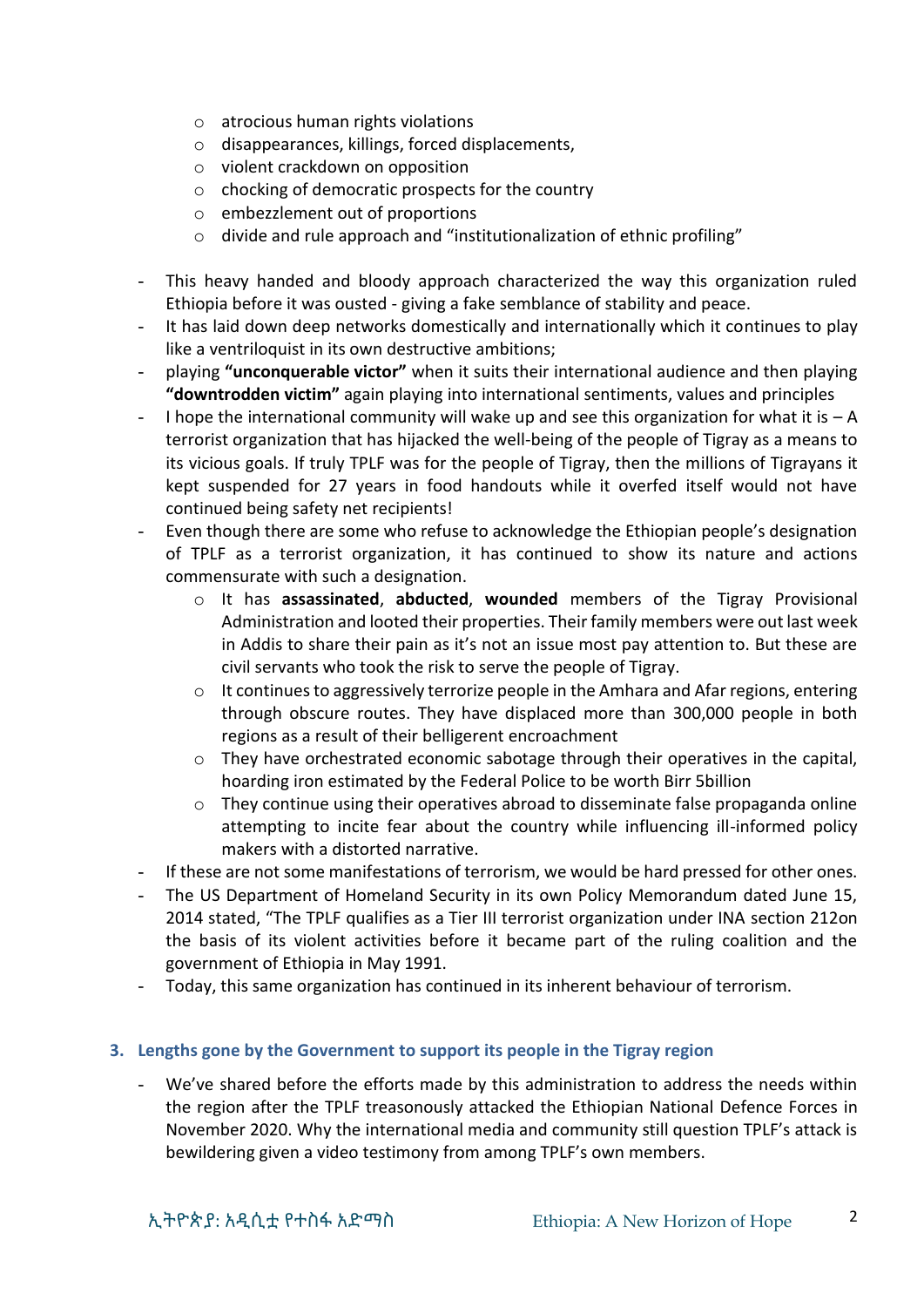- In any case, following the TPLF drawing the Government into its rule of law operations in the North, the government has spent almost 8-10 times the region's budget in relief and repair work
- This includes humanitarian assistance delivery in three rounds before the unilateral humanitarian ceasefire; health care expenditures, expenses related to agricultural activities; water and sanitation service provision, etc.
- The Government of Ethiopia still stands by its humanitarian ceasefire.

#### **4. Problematic Framing of Issues**

- Nevertheless, there continues a problematic framing of many issues and wrongful accusations directed at the Government.
- Some of these include a bewildering statement made a day ago referring to situation in the North as *"the government's brutal campaign against the people of Tigray."*
- For those that know and aspire to understand Ethiopia, that understand the people-cantered policy of this administration and that are open to moving away from pre-conceived notions of what African leaders and countries are like, such statements would not have been made matter of fact.
- It is regrettable that an African nation with more than 3,000 years of rich history, culture and diverse people that has stood the test of time and with a democratically elected government is portrayed in such simplistic terms.
- However, if twitter hashtags continue to be the source of intelligence that key policy makers globally defer to in order to understand a people and a nation, then one ends up taking as truthful for example - the fake Humera massacre that has been trending by TPLF operatives for two weeks now.
- Our media monitoring flagged this trend on July 22 and an alert was issued that this was going to be made an issue at the global and sure enough a week later deplorable images were being disseminated online, twitter concerns being shared by officials; botched testimonies by TPLF operatives given to international media to pepper the reporting.
- The other problematic framing which is being concocted is that the Tigray region **is under a siege or blockade by the Government**. Hence why TPLF waged a confrontation on the Afar entry point to give the impression that the government is blocking humanitarian assistance through that route and hence make demands for other routes.
- Fortunately, as a sovereign nation, the Ethiopian government determines which route is more suitable to deliver in its responsibility of assistance.
- Those who want corridors for weapons and non-humanitarian goods to be routed to them continue to try and manipulate the realities on the ground in attempts to convince the world that unfettered access is not happening. Nevertheless, this is TPLF's modus operandi and those who are aware of it know to differentiate the "wheat from the chaffe" in its relentless propaganda.
- Lastly on this issue, many have misconstrued statements made by the leadership as directed towards our people of Tigray. Words used by the leadership are being pulled out of context to fit an agenda that rings the sirens of dehumanizing rhetoric. It is very clear to those that read these statements and to those push the alarm that such statements are directed at the TPLF organization which has been designated a terrorist organization in a national Constitutional process. Let's not forget that both former President Obama and Vice President John Kerry have used similar terminology and phrases in the threat posed by ISIL.